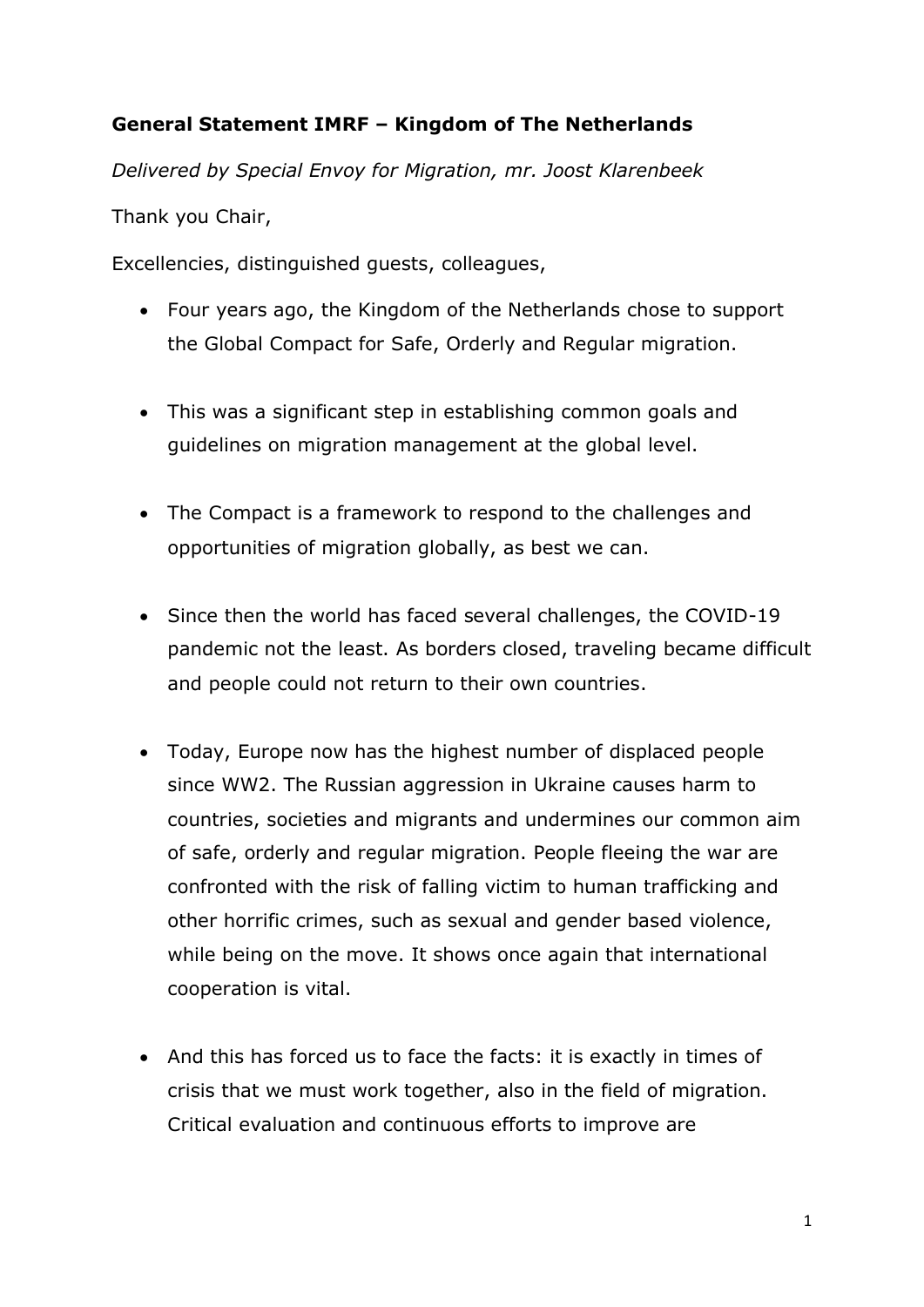key. Therefore, the Progress Declaration is a stepping stone for better migration management in line with the Compact.

- In this context, our three key priorities are: better migration governance, cross-border cooperation to manage borders and fight human trafficking, and safeguarding human rights and protection of migrants.
- We encourage that the Progress Declaration, just like the Compact, reflects all aspects of migration and has a Human Rights-based approach. We also recognize the importance of gender- and disability-responsive, as well as age- and child-sensitive , and LGBTIQ+-sensitive policy.
- Our compliments to all who have been involved in this process. Particularly the co-facilitators Bangladesh and Luxembourg and their teams for their tireless work to arrive at a consensual outcome document.
- Although the goals of the Compact and recommendations of the Declaration are already well-integrated in our national migration policies, the Netherlands will continue to strive to improve. We will continue to strive for a just, humane and effective migration policy.
- Therefore, over the next few years, we will take more action to combat abuse in the context of labour migration and continue to prioritize combating human trafficking, also through international cooperation. No government can end transnational crime such as human trafficking and smuggling of migrants alone.